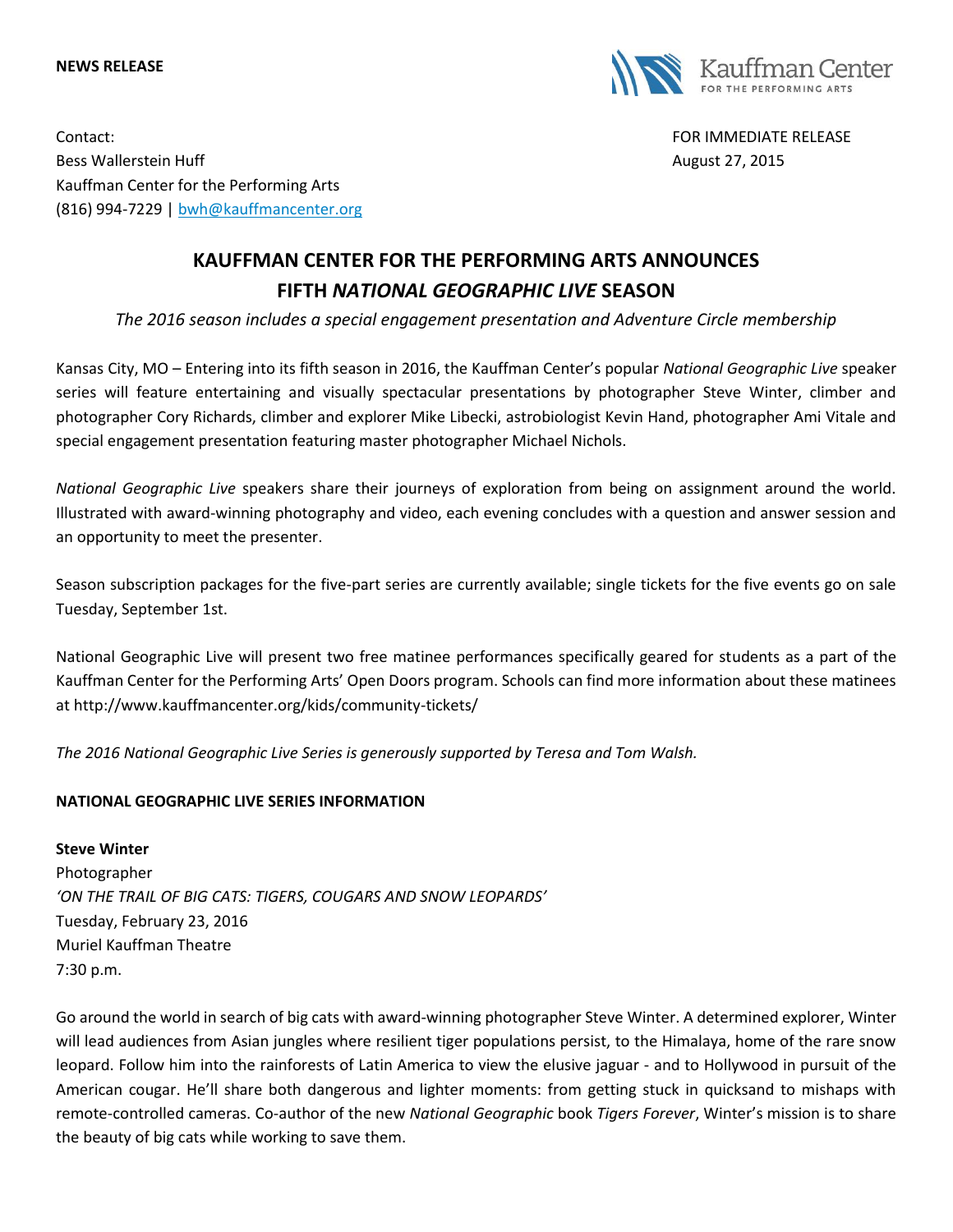One of Winter's snow leopard images won him the BBC Wildlife Photographer of the Year award. His decade-long project to document the world's shrinking but resilient tiger species recently culminated in the stunning *National Geographic* book, *Tigers Forever*, co-authored with Sharon Guynup. Spend an evening daringly close to tigers, snow leopards, jaguars, and cougars - through the unforgettable stories and images of Steve Winter.

**Cory Richards**, Climber and Photographer **Mike Libecki**, Climber and Explorer *'UNTAMED ANTARCTICA'* Tuesday, March 15, 2016 Muriel Kauffman Theatre 7:30 p.m.

Few had seen it, and no one had ever set foot on it. And when they got there, they found out why. "It" was Bertha's Tower, a 2,000-foot spire in Antartica's Wohlthat Range. And "they" were Cory Richards, a photographer, filmmaker and clumber who participated in (and filmed) the first winter ascent of Gasherbrum II, and Mike Libecki, a veteran of over 60 climbing expeditions and first ascents on seven continents, plus Oceania.

Irresistible to Libecki and company for its remoteness and snow-free summit, Betha's Tower was nearly inaccessible, surrounded by a solid sheet of ice that was almost impossible to traverse. As if that wasn't enough, furious katabatic winds of near-hurricane force pummeled them, shredding gear and burying supplies in snowdrifts. An experiment with a snow kite went disastrously wrong. And all this was before they even started to climb.

With humor and enthusiasm to match their courage and resolution, Libecki and Richards will bring you along with them through their hair-raising adventure. Join them for a "by-the-campfire" style of presentation that is uniquely theirs, filled with behind-the-scenes and stories that couldn't make it into the account published in the September 2013 *National Geographic*.

# **Kevin Hand**

Astrobiologist *'THE SEARCH FOR LIFE BEYOND EARTH'* Tuesday, April 26, 2016 Muriel Kauffman Theatre 7:30 p.m.

Astrobiologist and National Geographic Emerging Explorer Kevin Hand searches for life beyond Earth. He is currently helping plan a NASA mission to Jupiter's moon Europa to investigate evidence of a vast subsurface ocean – a body of water which could sustain primitive forms of life on this alien world nearly 600 million miles from our planet.

Based at Pasadena's world-famous Jet Propulsion Laboratory, Hand is designing instruments for the probe that will travel to Europa. To gain perspective on the conditions these instruments will have to endure and to see how microbes eke out a living in our world's harshest climes. Hand has traveled to the most forbidding environments on Earth. He has conducted studies on the glaciers of Mount Kilimanjaro, the valleys of Antarctica, and the depths of our oceans. Join Hand for a firsthand report on the search for real extraterrestrials.

#### **Ami Vitale**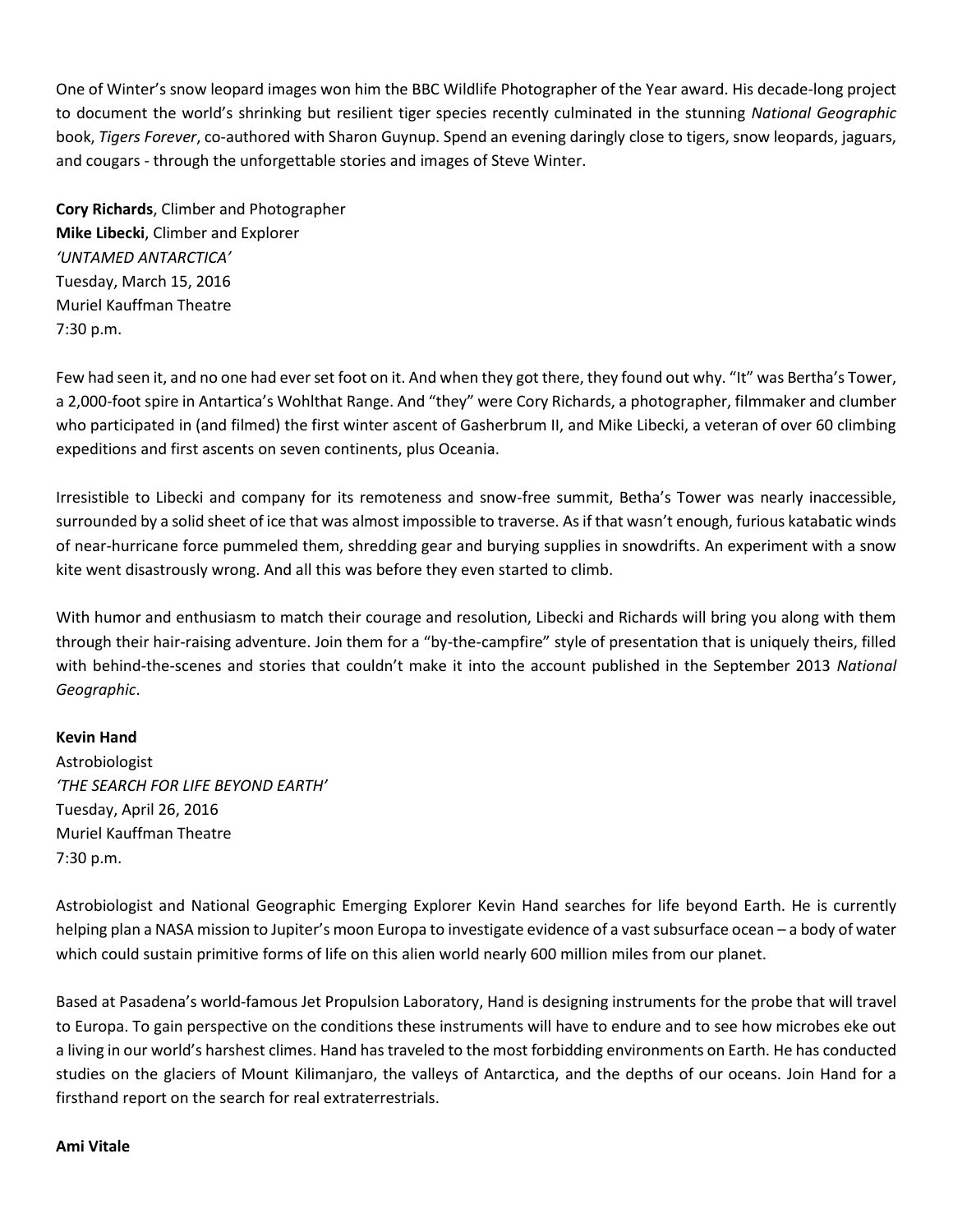Photographer *'MY EYES, YOUR WORLD'* Tuesday, May 12, 2015 Muriel Kauffman Theatre 7:30 p.m.

Experience our world through the eyes of an award-winning photographer whose career has brought her face-to-face, not just with violence and conflict, but also with surreal beauty and the enduring power of the human spirit. Ami Vitale's work has taken her to more than 90 countries. She's lived in mud huts and war zones, contracted malaria, and donned a panda suit – all in keeping with her philosophy of "living the story."

Early in her career, her focus was on conflict, such as the war in Kosovo, and the tense border situation between India and Pakistan. Her first *National Geographic* story documented the last rickshaws in Kolkata, India. More recently, she has turned her lens to wildlife stories, including efforts to reintroduce white rhinos and pandas to the wild. Her coverage of Kenya's northern white rhinos, and the indigenous communities working to protect them, earned her World Press Photo recognition in 2015.

Vitale will share her personal odyssey, told through the images and adventures that have transformed her from a shy young woman to a determined professional going the extra distance to get the story.

# **Michael Nichols**

Photographer *'A YEAR IN YELLOWSTONE'* Tuesday, June 7, 2016 Muriel Kauffman Theatre 7:30 p.m.

Take an intimate look at America's most iconic National Park through the lens of a master photographer. One of the most important wildlife photographers of our time, Michael "Nick" Nichols has captured images that have made a difference in the battle to save endangered species. He has documented the brutal struggle against elephant poaching in Chad, the family life of lions in the Serengeti, and Jane Goodall's work on behalf of chimpanzees.

Early in his career Nichols was known as "the Indiana Jones of photography" for taking risks in order to get amazing images most photographers wouldn't dare try for. He documented the world's longest rappel and joined first descents of wild rivers—despite having little ability to swim. Now, he continues to seek new ways to realize his artistic vision, from creating a detailed composite portrait of a 300-foot tall Giant Sequoia (from 84 separate images), to using a robot controlled "minitank" to get close-ups of African lions.

Recently, for a *National Geographic* project celebrating the centennial of the National Parks Service, Nichols spent over a year in Yellowstone, adapting to the rhythms of its seasons, and getting to know this great American icon and its creatures from the inside out. He'll share his images of and reflections on life in our first National Park, delivered with his trademark mix of charm and passion.

*Special thanks to our event sponsor: Henderson Engineers, Inc.*